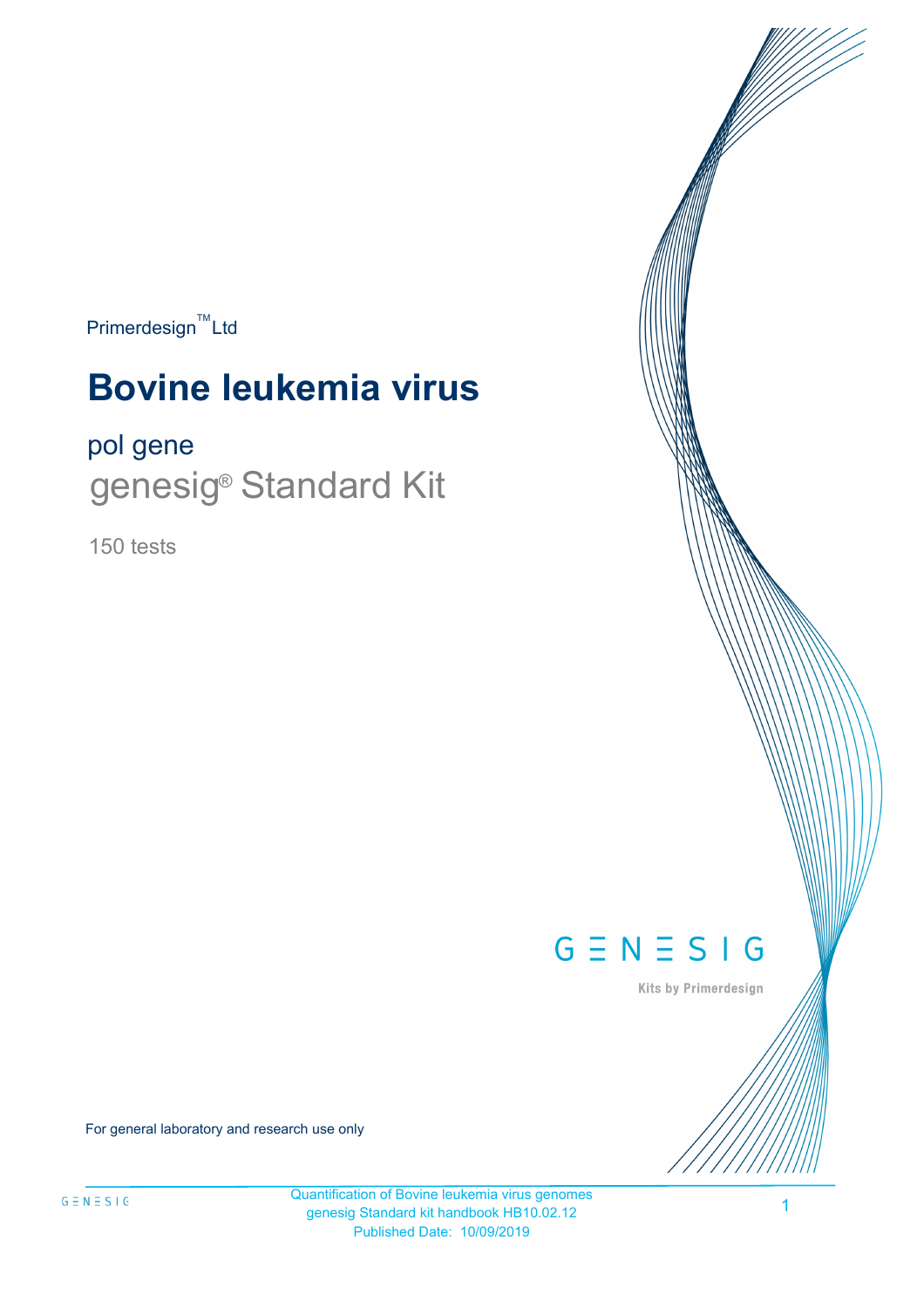# Introduction to Bovine leukemia virus

Bovine Leukemia Virus (BLV) is a retrovirus of the Deltaretrovirus genus. It has a singlestranded RNA genome which encodes a DNA intermediate that is inserted into the host DNA. This intermediate contains an oncogene that encodes the Tax protein, which when deregulated, can lead to Leukemia.

Infection with BLV can cause a mononucleosis-like disease which may develop into a B-cell leukemia called enzootic bovine leukosis with symptoms including ill health and weakness as tumors spread throughout the body. BLV can be transmitted between animals by any procedure that involves contact with contaminated blood; this includes ear tagging and vaccination. Transmission from cow to calf via milk accounts for a relatively small proportion of infections.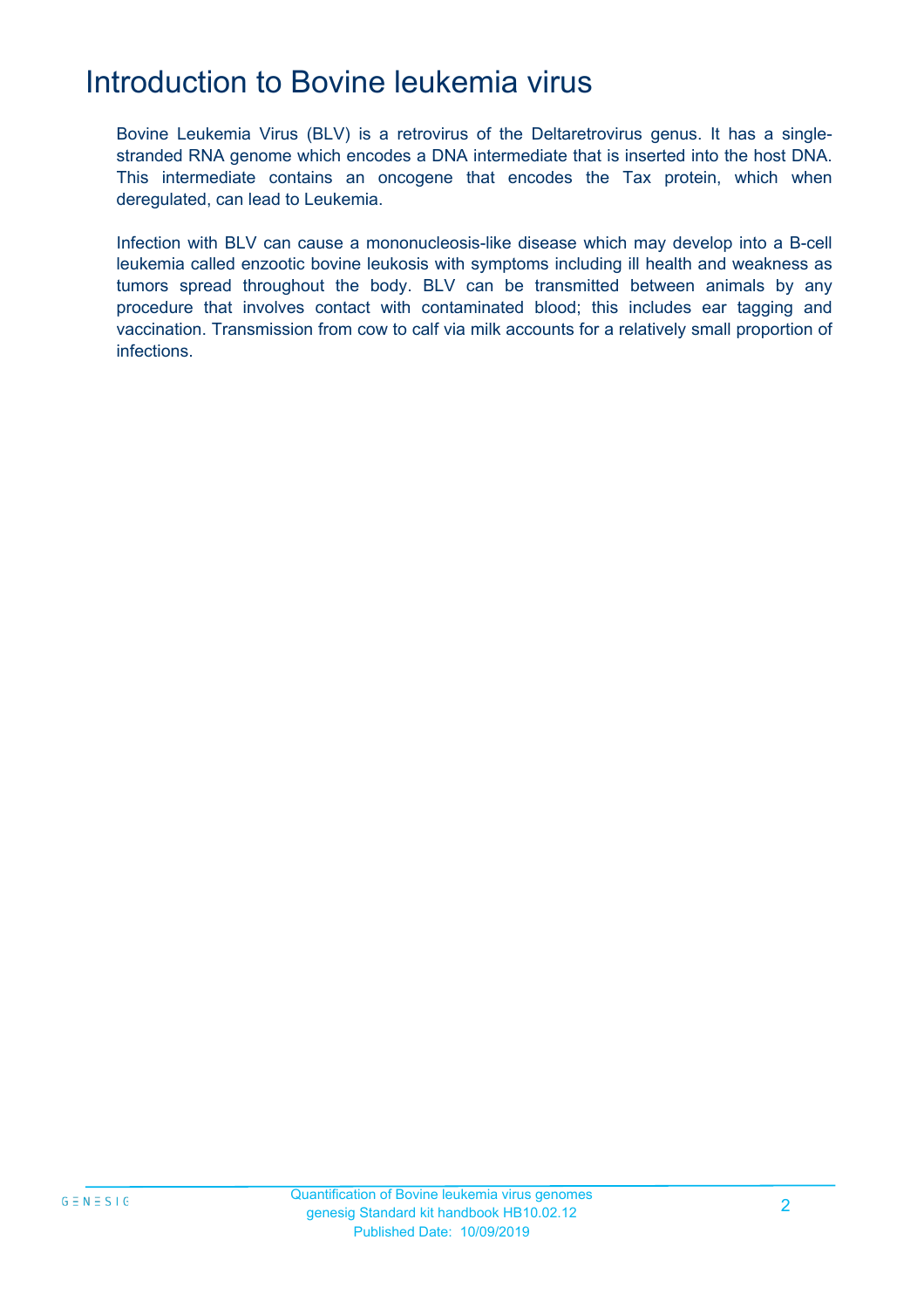# **Specificity**

The Primerdesign genesig Kit for Bovine leukemia virus (BLV) genomes is designed for the in vitro quantification of BLV genomes. The kit is designed to have a broad detection profile. Specifically, the primers represent 100% homology with over 95% of the NCBI database reference sequences available at the time of design.

The dynamics of genetic variation means that new sequence information may become available after the initial design. Primerdesign periodically reviews the detection profiles of our kits and when required releases new versions.

The primers have 100% homology with >95% of available reference sequences in the NCBI database at the time of design. Primerdesign take steps to ensure our kits have a broad quantification profile however genetic variation exists and new sequence information may only become available after initial design

If you require further information, or have a specific question about the detection profile of this kit then please send an e.mail to enquiry@primerdesign.co.uk and our bioinformatics team will answer your question.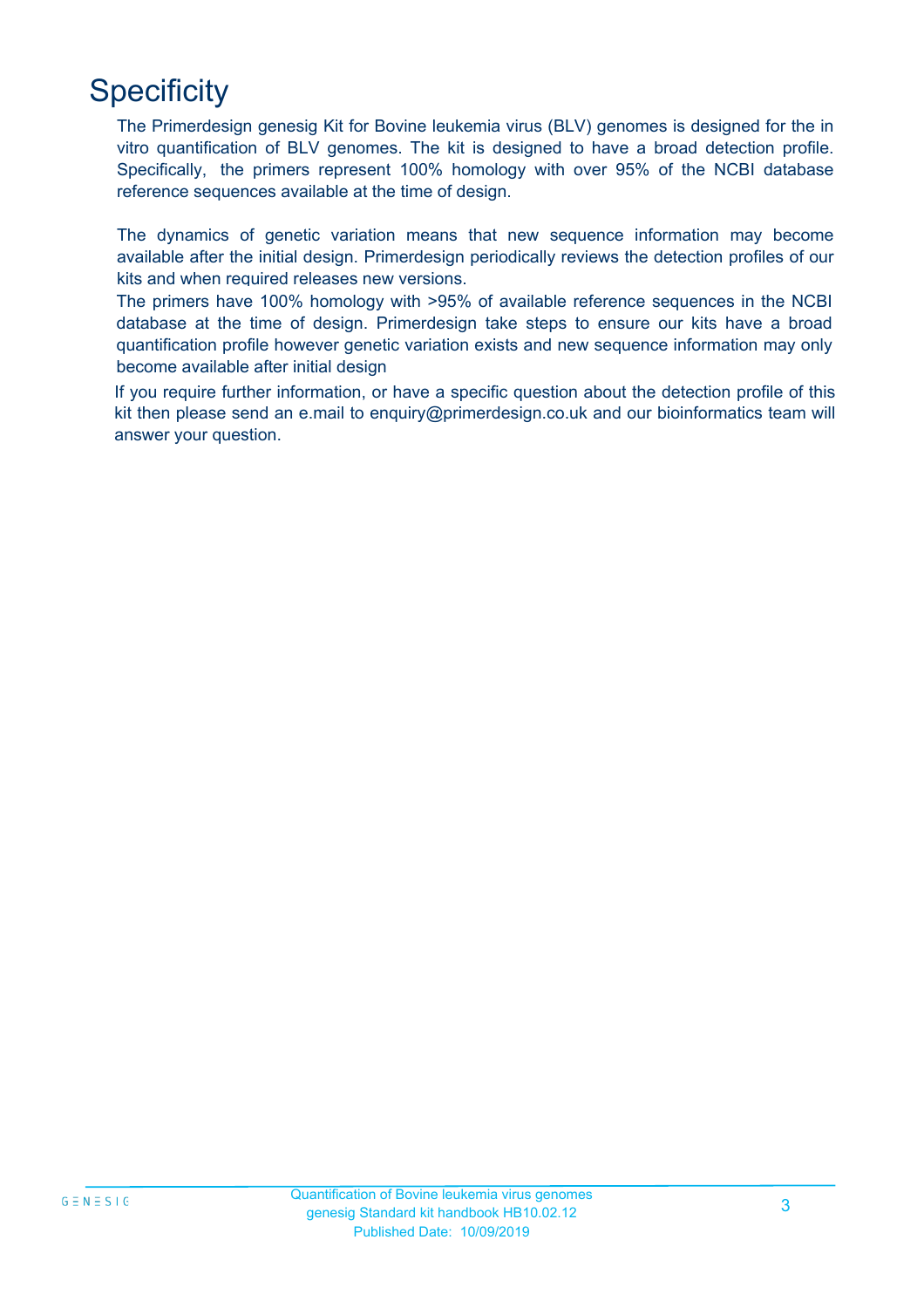# Kit contents

- **BLV specific primer/probe mix (150 reactions BROWN)** FAM labelled
- **BLV positive control template (for Standard curve RED)**
- **RNase/DNase free water (WHITE)** for resuspension of primer/probe mixes
- **Template preparation buffer (YELLOW)** for resuspension of positive control template and standard curve preparation

### **Reagents and equipment to be supplied by the user**

#### **Real-time PCR Instrument**

#### **Extraction kit**

This kit is recommended for use with genesig Easy DNA/RNA Extraction kit. However, it is designed to work well with all processes that yield high quality RNA and DNA with minimal PCR inhibitors.

**oasigTM lyophilised OneStep or Precision**®**PLUS OneStep 2X RT-qPCR Master Mix** Contains complete OneStep RT-qPCR master mix

**Pipettors and Tips**

**Vortex and centrifuge**

**Thin walled 1.5 ml PCR reaction tubes**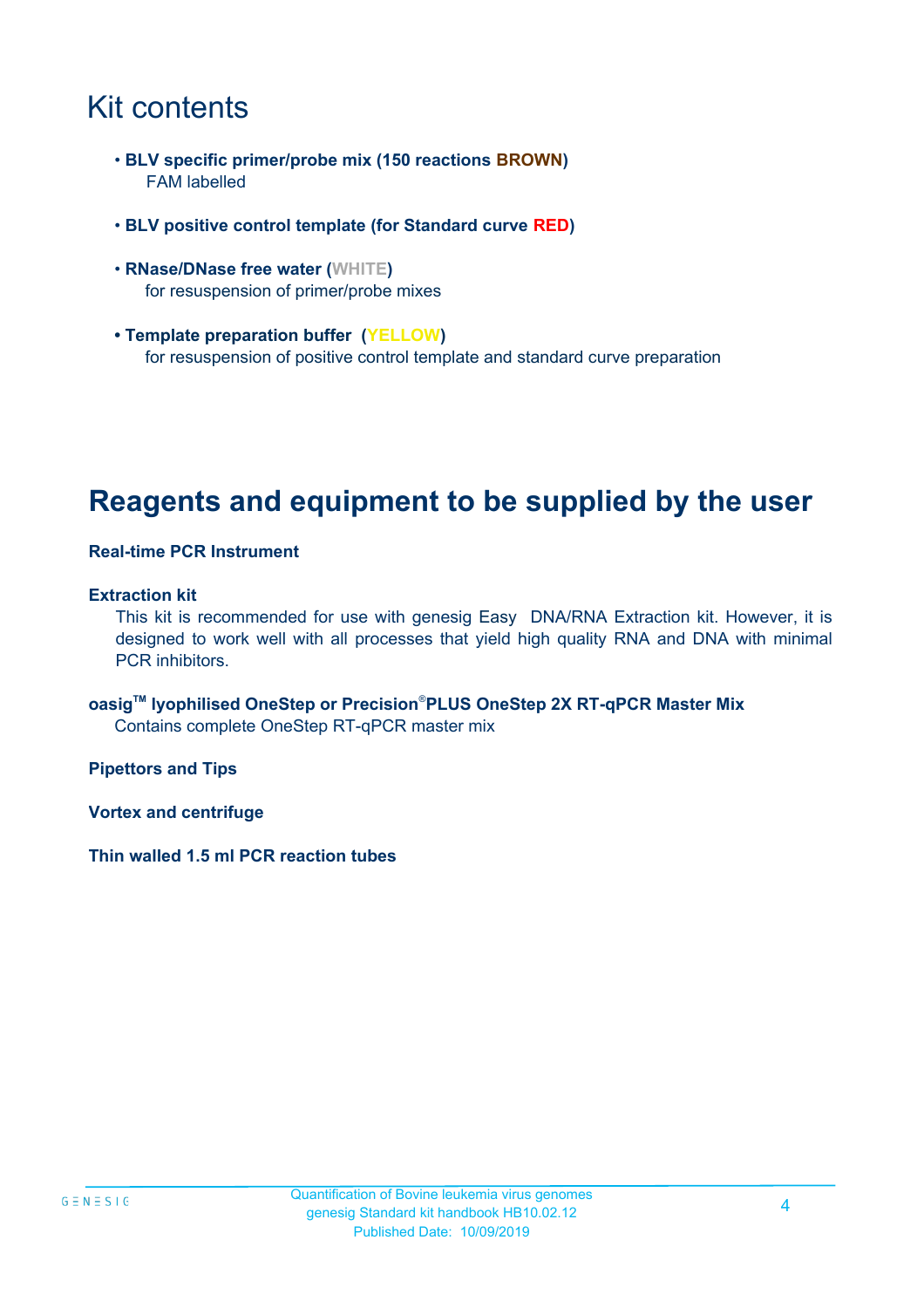### Kit storage and stability

This kit is stable at room temperature but should be stored at -20ºC on arrival. Once the lyophilised components have been resuspended they should not be exposed to temperatures above -20°C for longer than 30 minutes at a time and unnecessary repeated freeze/thawing should be avoided. The kit is stable for six months from the date of resuspension under these circumstances.

If a standard curve dilution series is prepared this can be stored frozen for an extended period. If you see any degradation in this serial dilution a fresh standard curve can be prepared from the positive control.

Primerdesign does not recommend using the kit after the expiry date stated on the pack.

### Suitable sample material

All kinds of sample material suited for PCR amplification can be used. Please ensure the samples are suitable in terms of purity, concentration, and RNA/DNA integrity. Always run at least one negative control with the samples. To prepare a negative-control, replace the template RNA sample with RNase/DNase free water.

### Dynamic range of test

Under optimal PCR conditions genesig BLV detection kits have very high priming efficiencies of >90% and can detect less than 100 copies of target template.

### Notices and disclaimers

This product is developed, designed and sold for research purposes only. It is not intended for human diagnostic or drug purposes or to be administered to humans unless clearly expressed for that purpose by the Food and Drug Administration in the USA or the appropriate regulatory authorities in the country of use. During the warranty period Primerdesign genesig detection kits allow precise and reproducible data recovery combined with excellent sensitivity. For data obtained by violation to the general GLP guidelines and the manufacturer's recommendations the right to claim under guarantee is expired. PCR is a proprietary technology covered by several US and foreign patents. These patents are owned by Roche Molecular Systems Inc. and have been sub-licensed by PE Corporation in certain fields. Depending on your specific application you may need a license from Roche or PE to practice PCR. Additional information on purchasing licenses to practice the PCR process may be obtained by contacting the Director of Licensing at Roche Molecular Systems, 1145 Atlantic Avenue, Alameda, CA 94501 or Applied Biosystems business group of the Applera Corporation, 850 Lincoln Centre Drive, Foster City, CA 94404. In addition, the 5' nuclease assay and other homogeneous amplification methods used in connection with the PCR process may be covered by U.S. Patents 5,210,015 and 5,487,972, owned by Roche Molecular Systems, Inc, and by U.S. Patent 5,538,848, owned by The Perkin-Elmer Corporation.

### **Trademarks**

Primerdesign™ is a trademark of Primerdesign Ltd.

genesig $^\circledR$  is a registered trademark of Primerdesign Ltd.

The PCR process is covered by US Patents 4,683,195, and 4,683,202 and foreign equivalents owned by Hoffmann-La Roche AG. BI, ABI PRISM® GeneAmp® and MicroAmp® are registered trademarks of the Applera Genomics (Applied Biosystems Corporation). BIOMEK® is a registered trademark of Beckman Instruments, Inc.; iCycler™ is a registered trademark of Bio-Rad Laboratories, Rotor-Gene is a trademark of Corbett Research. LightCycler™ is a registered trademark of the Idaho Technology Inc. GeneAmp®, TaqMan® and AmpliTaqGold® are registered trademarks of Roche Molecular Systems, Inc., The purchase of the Primerdesign™ reagents cannot be construed as an authorization or implicit license to practice PCR under any patents held by Hoffmann-LaRoche Inc.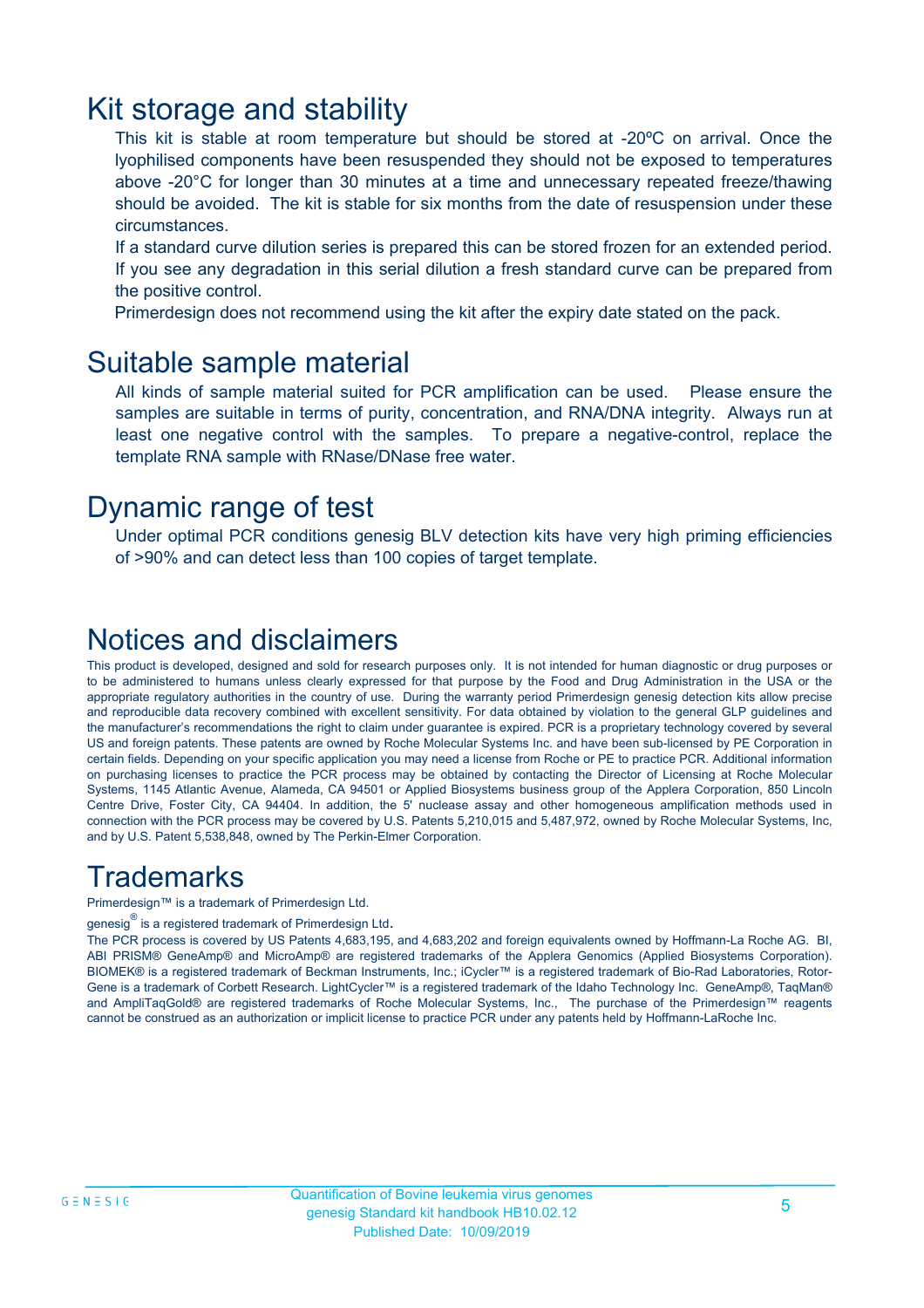# Principles of the test

#### **Real-time PCR**

A BLV specific primer and probe mix is provided and this can be detected through the FAM channel.

The primer and probe mix provided exploits the so-called TaqMan® principle. During PCR amplification, forward and reverse primers hybridize to the BLV cDNA. A fluorogenic probe is included in the same reaction mixture which consists of a DNA probe labeled with a 5`-dye and a 3`-quencher. During PCR amplification, the probe is cleaved and the reporter dye and quencher are separated. The resulting increase in fluorescence can be detected on a range of qPCR platforms.

#### **Positive control**

For copy number determination and as a positive control for the PCR set up, the kit contains a positive control template. This can be used to generate a standard curve of BLV copy number / Cq value. Alternatively the positive control can be used at a single dilution where full quantitative analysis of the samples is not required. Each time the kit is used, at least one positive control reaction must be included in the run. A positive result indicates that the primers and probes for detecting the target BLV gene worked properly in that particular experimental scenario. If a negative result is obtained the test results are invalid and must be repeated. Care should be taken to ensure that the positive control does not contaminate any other kit component which would lead to false-positive results. This can be achieved by handling this component in a Post PCR environment. Care should also be taken to avoid crosscontamination of other samples when adding the positive control to the run. This can be avoided by sealing all other samples and negative controls before pipetting the positive control into the positive control well.

#### **Negative control**

To validate any positive findings a negative control reaction should be included every time the kit is used. For this reaction the RNase/DNase free water should be used instead of template. A negative result indicates that the reagents have not become contaminated while setting up the run.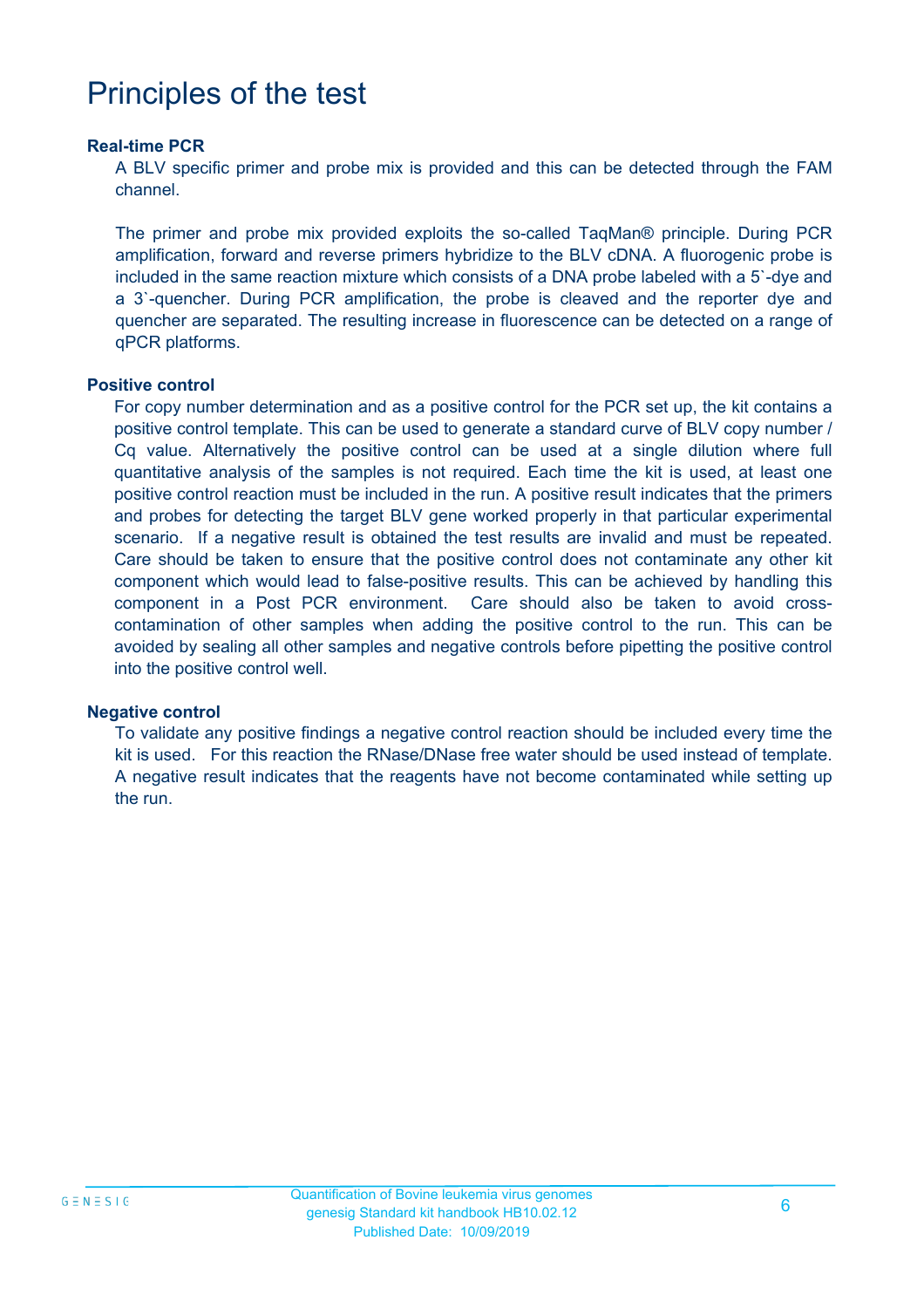### Resuspension protocol

To minimize the risk of contamination with foreign DNA, we recommend that all pipetting be performed in a PCR clean environment. Ideally this would be a designated PCR lab or PCR cabinet. Filter tips are recommended for all pipetting steps.

#### **1. Pulse-spin each tube in a centrifuge before opening.**

This will ensure lyophilised primer and probe mix is in the base of the tube and is not spilt upon opening the tube.

**2. Resuspend the kit components in the RNase/DNase free water supplied, according to the table below:**

To ensure complete resuspension, vortex each tube thoroughly.

| Component - resuspend in water | <b>Volume</b> |
|--------------------------------|---------------|
| <b>Pre-PCR pack</b>            |               |
| BLV primer/probe mix (BROWN)   | 165 ul        |

#### **3. Resuspend the positive control template in the template preparation buffer supplied, according to the table below:**

To ensure complete resuspension, vortex the tube thoroughly.

| Component - resuspend in template preparation buffer |           |  |
|------------------------------------------------------|-----------|--|
| <b>Post-PCR heat-sealed foil</b>                     |           |  |
| <b>BLV Positive Control Template (RED)</b> *         | .500 µl ' |  |

\* This component contains high copy number template and is a VERY significant contamination risk. It must be opened and handled in a separate laboratory environment, away from the other components.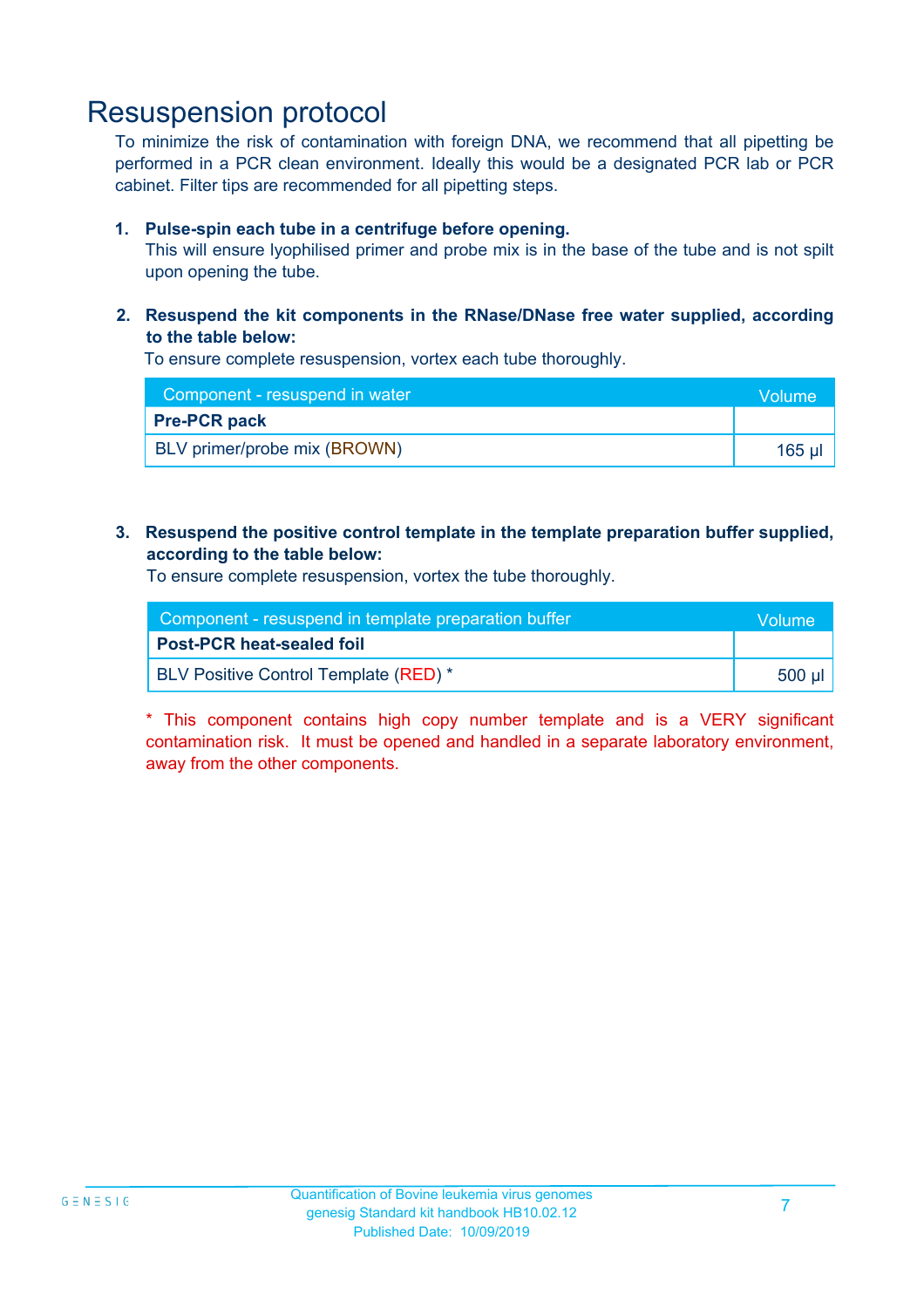# OneStep RT-qPCR detection protocol

A OneStep approach combining the reverse transcription and amplification in a single closed tube is the preferred method. If, however, a two step approach is required see page 10.

#### **For optimum performance and sensitivity.**

All pipetting steps and experimental plate set up should be performed on ice. After the plate is poured proceed immediately to the OneStep amplification protocol. Prolonged incubation of reaction mixes at room temperature can lead to PCR artifacts that reduce the sensitivity of detection.

#### **1. For each RNA sample prepare a reaction mix according to the table below:** Include sufficient reactions for positive and negative controls.

| Component                                                    | Volume       |
|--------------------------------------------------------------|--------------|
| oasig OneStep or PrecisionPLUS OneStep 2X RT-qPCR Master Mix | $10 \mu$     |
| BLV primer/probe mix (BROWN)                                 | 1 µl         |
| <b>RNase/DNase free water (WHITE)</b>                        | $4 \mu$      |
| <b>Final Volume</b>                                          | <u>15 µl</u> |

- **2. Pipette 15µl of this mix into each well according to your qPCR experimental plate set up.**
- **3. Pipette 5µl of RNA template into each well, according to your experimental plate set up.**

For negative control wells use 5µl of RNase/DNase free water. The final volume in each well is 20ul.

**4. If a standard curve is included for quantitative analysis prepare a reaction mix according to the table below:**

| Component                                                    | Volume          |
|--------------------------------------------------------------|-----------------|
| oasig OneStep or PrecisionPLUS OneStep 2X RT-qPCR Master Mix | 10 <sub>µ</sub> |
| BLV primer/probe mix (BROWN)                                 | 1 µl            |
| <b>RNase/DNase free water (WHITE)</b>                        | $4 \mu$         |
| <b>Final Volume</b>                                          | $15$ µ          |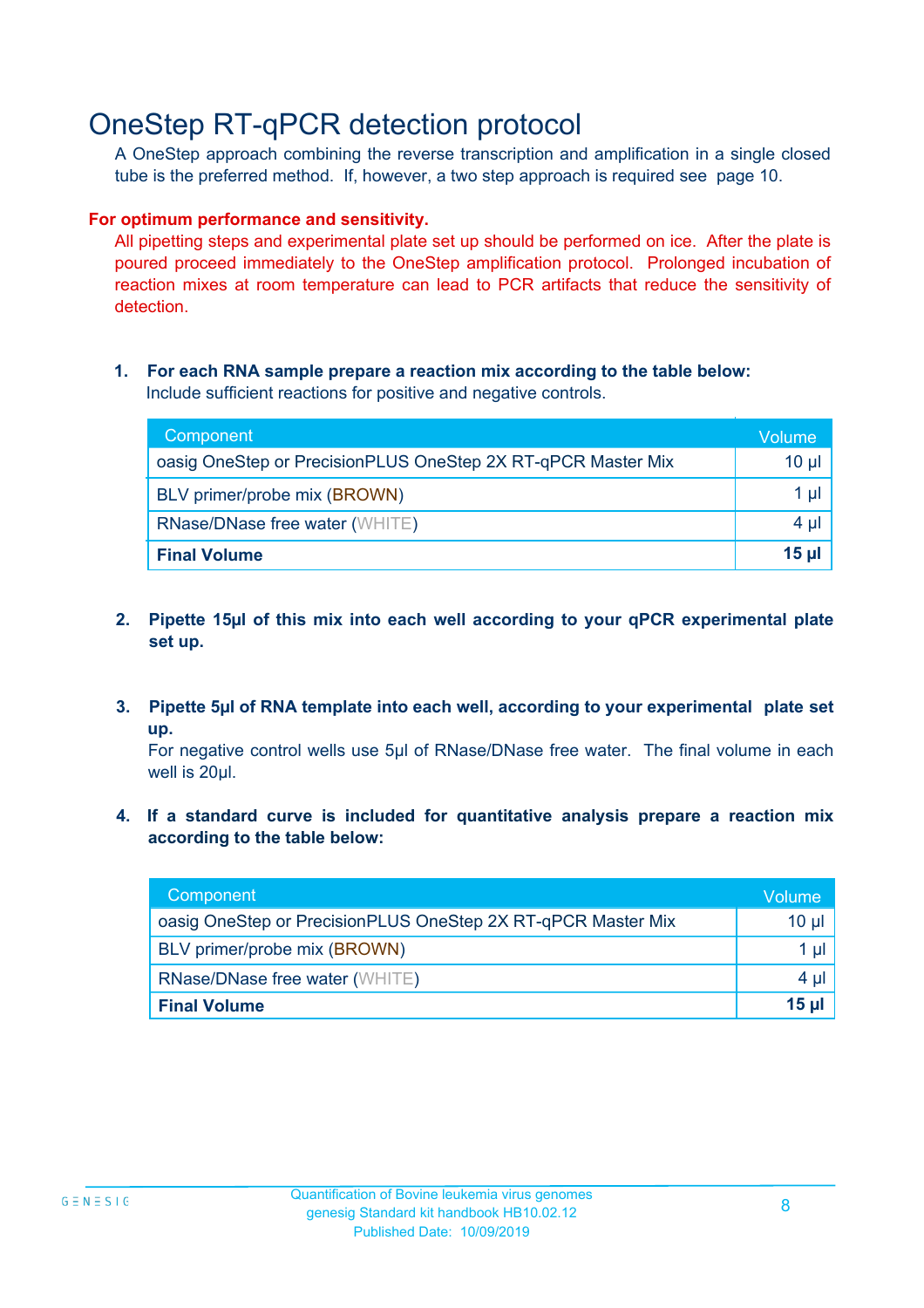#### **5. Preparation of standard curve dilution series**

- 1) Pipette 90µl of template preparation buffer into 5 tubes and label 2-6
- 2) Pipette 10µl of Positive Control Template (RED) into tube 2
- 3) Vortex thoroughly
- 4) Change pipette tip and pipette 10µl from tube 2 into tube 3
- 5) Vortex thoroughly

Repeat steps 4 and 5 to complete the dilution series

| <b>Standard Curve</b>         | <b>Copy Number</b>     |
|-------------------------------|------------------------|
| Tube 1 Positive control (RED) | $2 \times 10^5$ per µl |
| Tube 2                        | $2 \times 10^4$ per µl |
| Tube 3                        | $2 \times 10^3$ per µl |
| Tube 4                        | $2 \times 10^2$ per µl |
| Tube 5                        | $20$ per $\mu$         |
| Tube 6                        | 2 per µl               |

**6. Pipette 5µl of standard template into each well for the standard curve according to your plate set up**

The final volume in each well is 20µl.

# OneStep RT-qPCR amplification protocol

Amplification conditions using oasig OneStep or PrecisionPLUS OneStep 2X RT-qPCR Master Mix.

|             | <b>Step</b>                  | <b>Time</b>     | <b>Temp</b>    |
|-------------|------------------------------|-----------------|----------------|
|             | <b>Reverse Transcription</b> | $10$ min        | $55^{\circ}$ C |
|             | Enzyme activation            | 2 min           | $95^{\circ}$ C |
| Cycling x50 | <b>Denaturation</b>          | 10 <sub>s</sub> | $95^{\circ}$ C |
|             | <b>DATA COLLECTION *</b>     | 60 s            | $60^{\circ}$ C |

\* Fluorogenic data should be collected during this step through the FAM channel